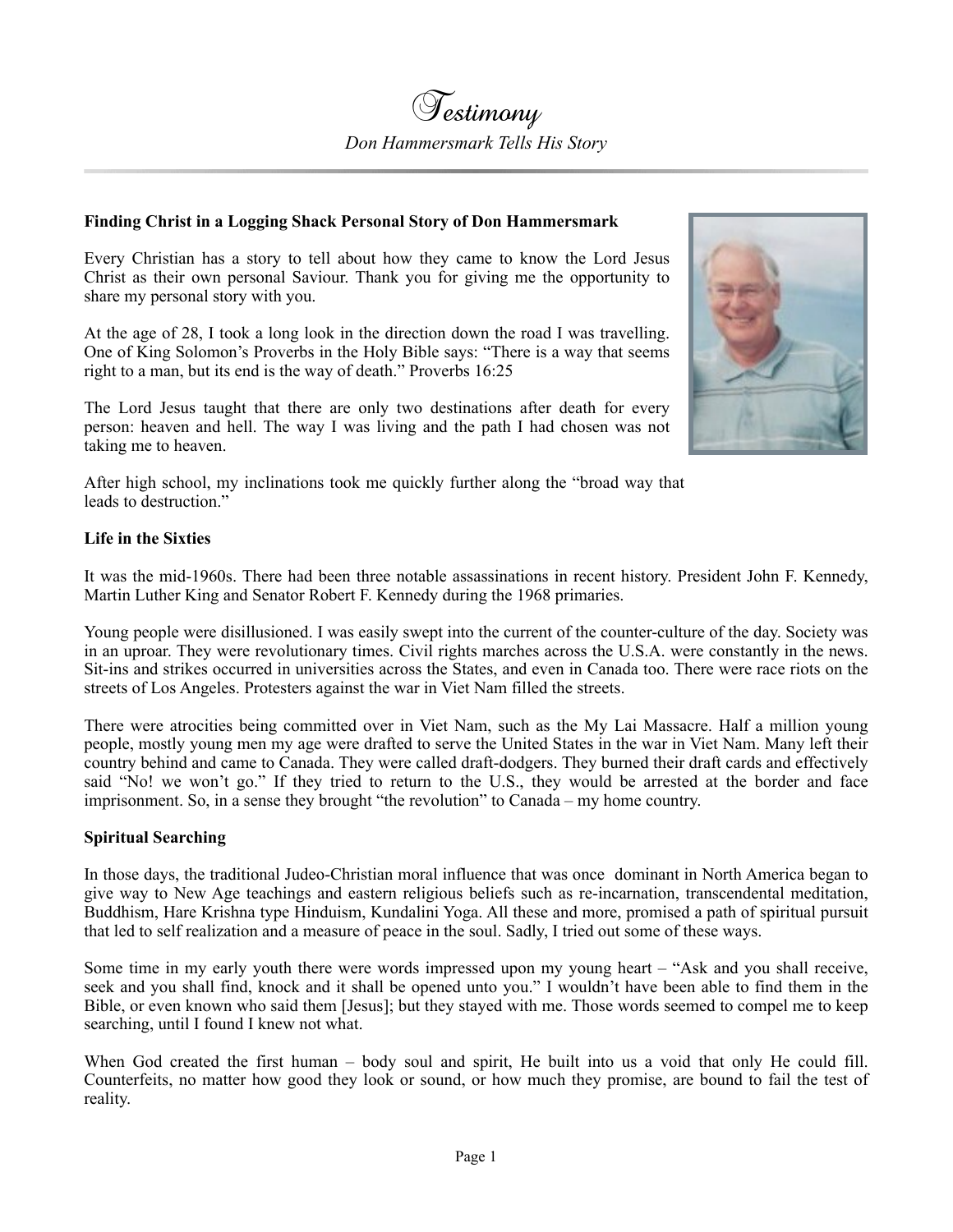## **Slogans to Protest**

Those were the days of rock and roll, and protest and a libertarian, anti-establishment, permissive way of living. Marijuana, cocaine and LSD, although illegal, were commonly available. The slogans of the late 1960s and early 70s included: "Make love, not war." "Tune-in" to the music, "turn-on" to the drugs and "drop-out" of the mainstream society. "Hell no, we won't go"- to the war in South East Asia.

### **Hippies and Communal Living**

There was a "back to the land" movement during those times too – hippies getting together and living communally, mostly in rural areas. I, with others, moved into a small community on Vancouver Island. We survived by doing odd jobs and just getting by with anything that came our way.

The years that should have been used to further my education were wasted in 'riotous living' – the lifestyle Jesus [de](https://www.heaven4sure.com/subscribe/)scribed in Parable of the Prodigal Son in Luke Chapter 15.

#### **Source of Discontentment**

However, an old friend of mine had been 'saved' and he invited me to attend what he called a 'gospel meeting' – where two men preached from the Bible. They told us that the source of a people's discontent was their separation from God. Sin had come between God, who is holy and individuals who are sinful. And no one can ever be truly happy until they are at peace with God.

I attended a Christian Conference where there were hundreds gathered. They had one thing in common – the experience of God's salvation. I was so impressed by their conduct and interest. I thought: these people have something worth having and they want me to have it too and they tell me I can have it "without money, and without price."

#### **Alone at a Winter Logging Camp**

In the winter of 1974, I was offered a job as a watchman in a logging camp up north on the east coast of Vancouver Island. The Lord had brought me to a place where finally without much outside influence, He could impress upon my empty soul the consequences of living and dying, having wasted my life without any purpose. The Bible says: "O, that they were wise and understood this, that they would consider their latter end." Deuteronomy 32:29

#### **Bad Hives and Living Water**

There was a heavy snowfall that winter. The road was closed until spring and I had only a short-wave radio and an old camp dog for company. Before long, I broke out in horrible hives. I thought that I wouldn't be able to stay there. But something told me to get my drinking water supply from a stream a little further from the cabin. And when I did, the hives cleared up.

Incidentally, when the snow melted, I discovered that the first stream came from under a pile of cedar logs and must have been contaminated even though I couldn't taste it. I believe The Lord directed me to the stream of living water so that I wouldn't be discouraged and leave.

I had been brought up in a Roman Catholic home, but had cast-off Christianity entirely because of the faults and excesses and history of that organization. Consequently, I never read the Bible and I never considered the claims of the Lord Jesus Christ.

#### **Finding Christ in the Logging Shack**

It was sometime later in a little shack in that logging camp on Vancouver Island when I trusted Christ for the first time. It was winter, and I was alone. Snowed in and isolated. I was reading a Bible that I had acquired and listening to gospel testimonies on my short-wave radio.